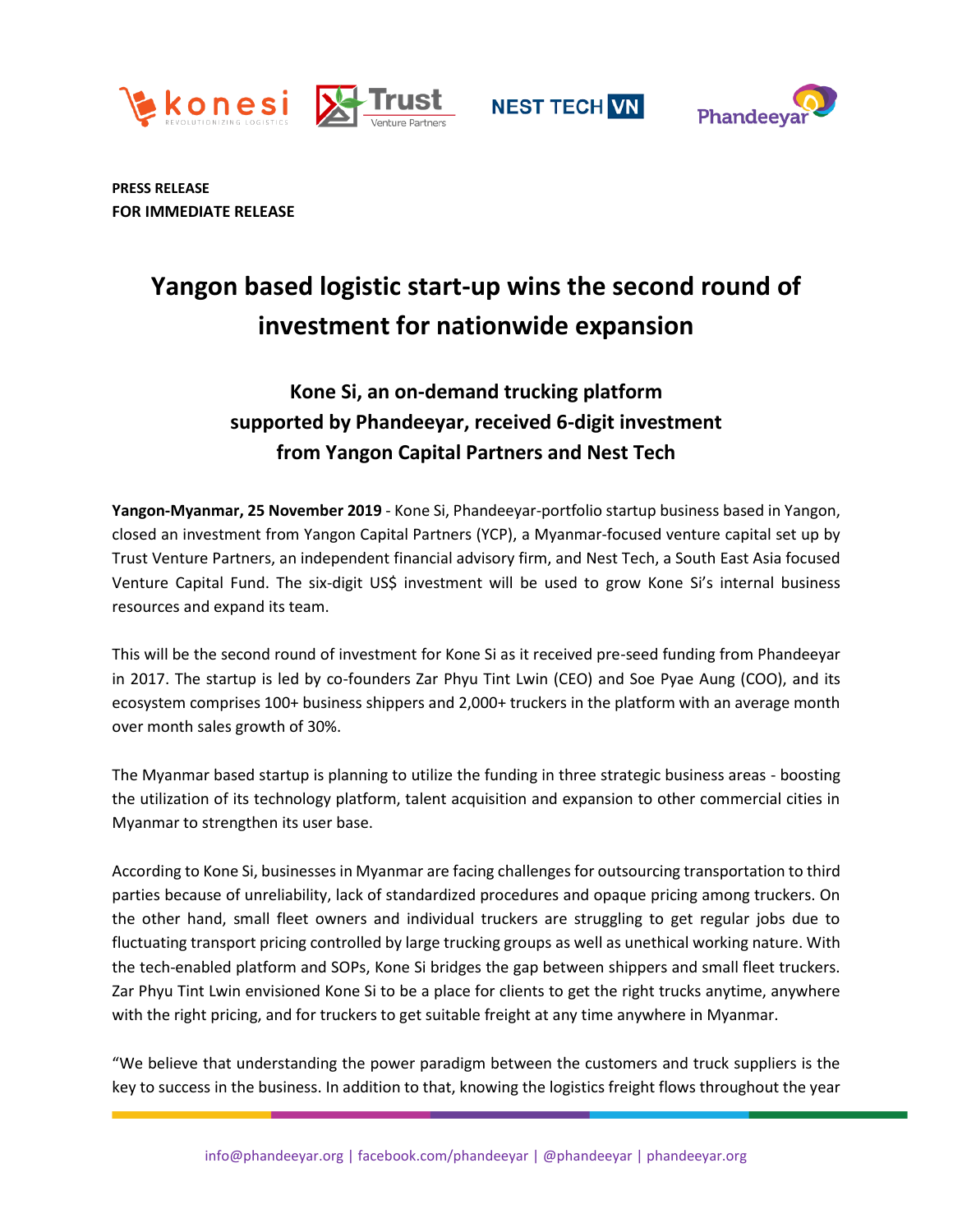





in the country is critical because that way we can help our partner truckers getting the return loads and operating efficiencies," said Zar Phyu Tint Lwin, the CEO.

"Yangon Capital Partners is thrilled to announce an investment in Kone Si which offers comprehensive services to streamline logistics in Myanmar. The services designed by market-savvy management will bring down logistics cost, a bottleneck of business operation across industries, and eventually benefit consumers in Myanmar" said Shinsuke Goto, Managing Director of Yangon Capital Partners.

"Nest Tech is honored to have the privilege of investing in Kone Si. The logistics industry in Myanmar has been in great need of a technology solution to improve services to both shippers and drivers, and Kone Si's platform achieves this with the added benefit of instant transparent pricing, a first in the industry. Nest Tech has great faith in its young and hungry founders who have shown great determination in building this business" – Soe Moe Kyaw Oo, Managing Partner, Nest Tech.

Before being invested by YCP and Nest Tech, Kone Si was first founded by Phandeeyar, a prolific early investor in Myanmar and has invested in Kone Si and 16 other companies in the country since 2016.

"At Phandeeyar, we have known Ma Zar Phyu and Ko Soe Pyae, Kone Si founders, for more than 2 years. Since they first joined Phandeeyar's Startup Challenge 2017 and, later on, were invested by Phandeeyar in 2018, we've seen intense growth, both on them as founders and their startup as a business. This new round of investment reinforces our initial belief that they are on a path to positively transform the logistics industry in Myanmar" said João Dutra (Kyaw Aung), Startup Ecosystem Director at Phandeeyar.

### For more information, please contact:

**Myat Thiengi | Senior Marketing and Communications Associate** | Phandeeyar | Phone - 09421072775 | e: myat@phandeeyar.org

### **About Kone Si**

Kone Si has first participated in Phandeeyar Startup Challenge 2017, joined the pre-accelerator program just after that and ended up being accepted in Phandeeyar Accelerator cohort 2 that same year. Kone Si is also the winner of Judges' choice award E27 Echelon TOP100 Myanmar Qualifiers roadshow in 2018. The co-founder was awarded as Founder of the year, Myanmar 2018 in ASEAN Rice Bowl Awards. During the 6 months accelerator program, they went through intensive training and preparation for raising funds, which paved the way for the current round of investment.

### **About Yangon Capital Partners**

Yangon Capital Partners (YCP) is a Myanmar-focused venture capital established by Trust Venture Partners, an independent advisory firm providing a broad range of advisory services such as finance, accounting, business development, market entry, and HR. YCP intends to invest in 20 to 30 startups in Myanmar.

#### **About Nest Tech**